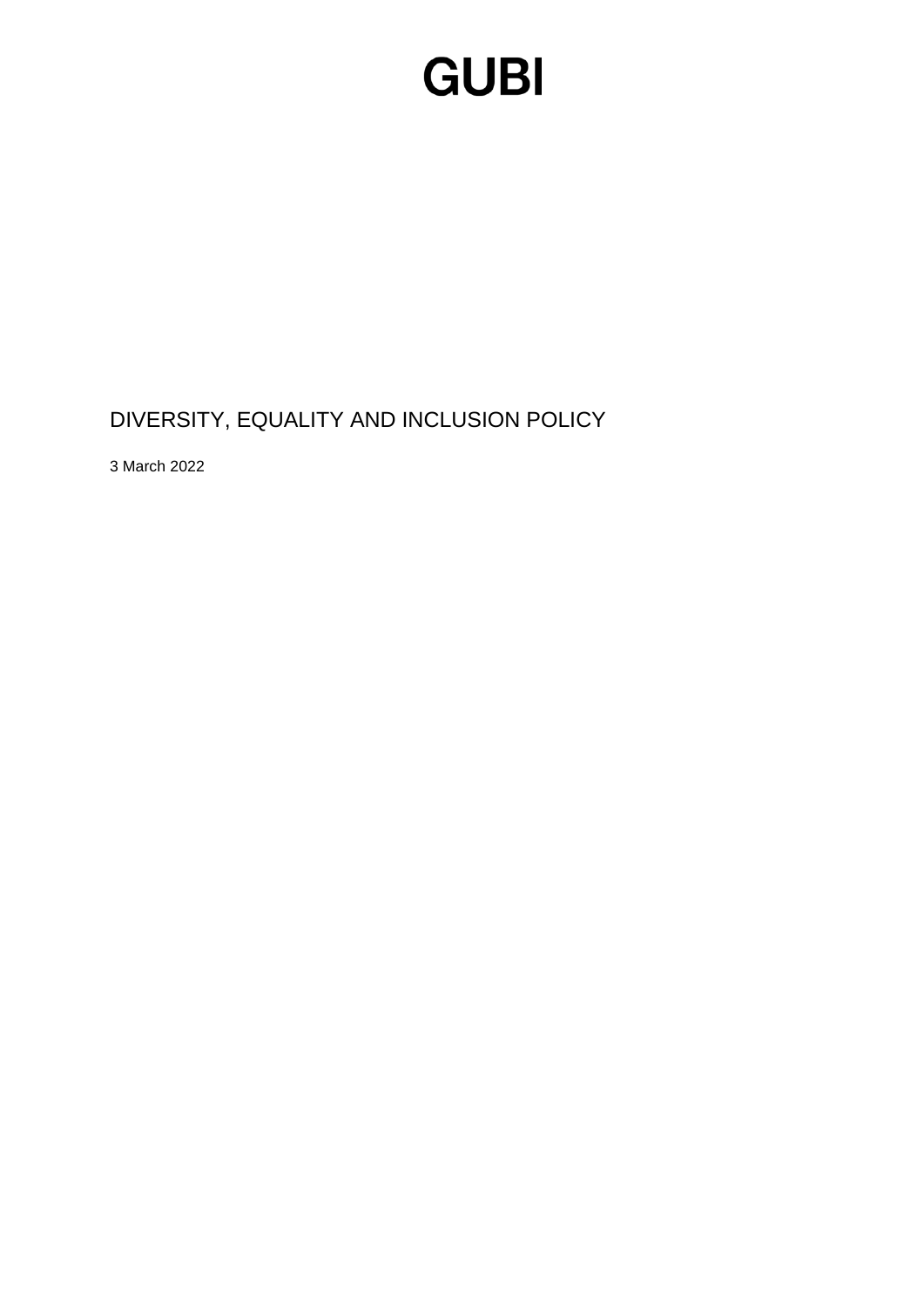# GURI

### **1 OBJECTIVE AND SCOPE**

- $1.1$ The objective of this diversity, equality and inclusion policy (the "**Policy**") applies to GUBI Group ApS incl. all subsidiaries ("**GUBI**") and is to formally state and ensure that GUBI constantly strives to
	- (a) to foster a positive and nurturing environment where GUBI employees' skills and creativity can thrive in a safe, stable, fair, and truly inclusive workplace;
	- (b) value the competitive advantage that a workforce free of discrimination can bring to GUBI;
	- (c) create an environment where everyone has an equal chance to succeed; and
	- (d) to increase the underrepresented gender for management levels in GUBI pursuant to the Danish Company's Act section 139c.

### **2 APPROACH AND WHAT WE DO**

- $2.1$ Diversity, equality, and inclusion are key levers to success. At GUBI, diversity is all about difference. GUBI treasures difference in (however not limited to) gender, physical ability, sexual orientation, nationality, gender identity, race, religion, age or education, industry background, etc. Some of these characteristics are already recognised in law and are thus protected in certain of our countries of operation, however there are countries where local laws do not cover these important areas. To ensure our employees enjoy a respectful workplace GUBI adopts a global and consistent approach for all of our countries of operation.
- $2.2$ GUBI does not tolerate any form of discrimination, harassment or bullying of employees in any country of operation. This is written into our GUBI Code of Conduct but is also reflected in GUBI's ESG strategy and our commitment to the Human Rights Principle of the UN Global Compact further described in our annual, external ESG Report.
- $2.3$ We are committed to increasing gender and different nationality representation at the management levels of our organisation and building a culture of inclusion for all colleagues with a particular focus on the underrepresented gender. We strive to ensure
	- (i) that both genders and different nationalities are represented at final interviews for management positions, and
	- (ii) that career opportunities are discussed with the underrepresented gender to ensure achievement of their maximum potential.
- $2.4$ Members of GUBI management are solely appointed based on their qualifications and not based on gender or nationality or age. By using fair, objective, and innovative practices, we aim to ensure equal opportunities for both genders provided that the candidates applying for the management positions possess the professional skills required.